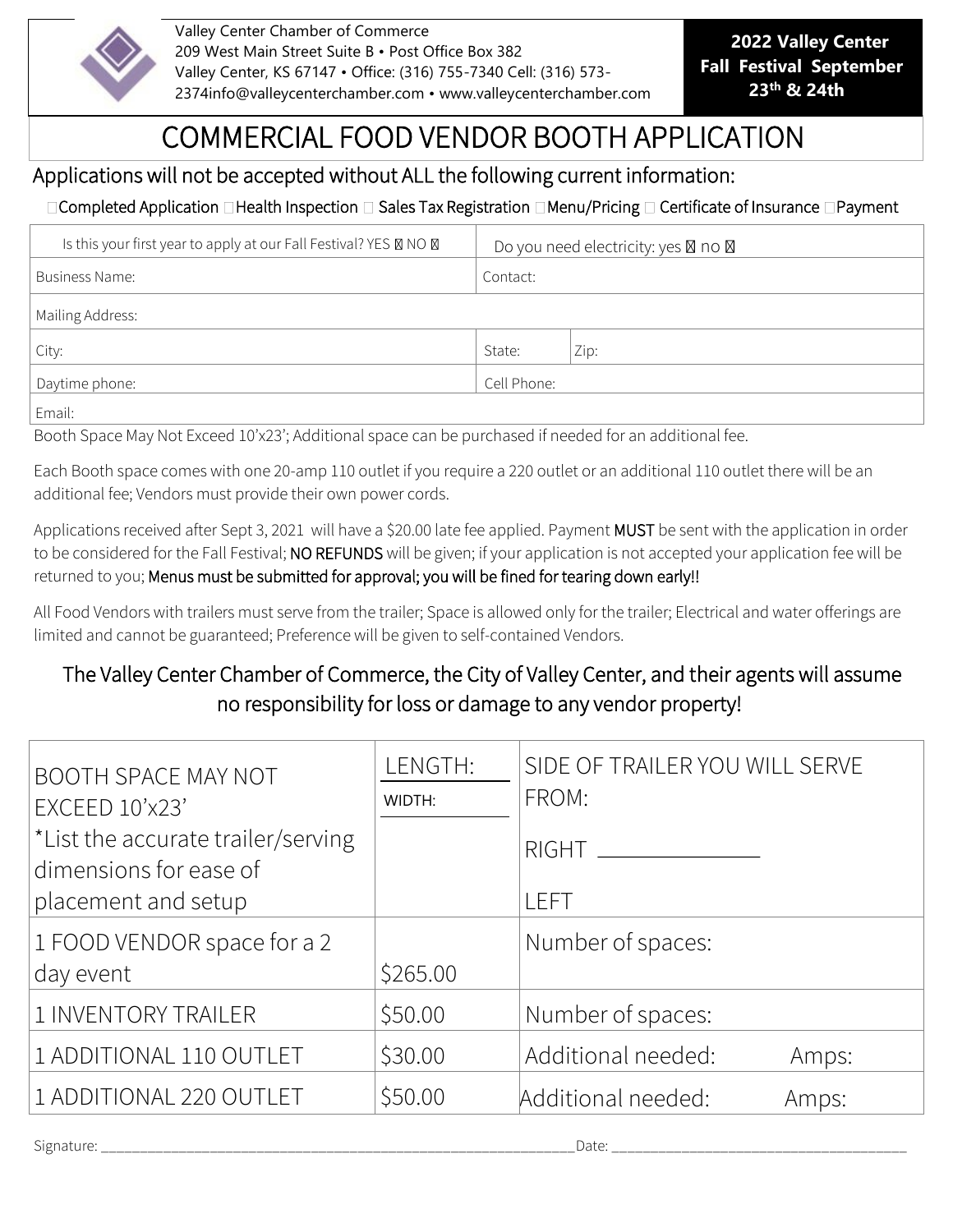Permission for Photography:

I grant full permission to the Valley Center Chamber of Commerce, and or Valley Center Fall Festival Event Coordinator to use & publish photographs of me, or in which I may be included from this event for the Valley Center Chamber of Commerce website (www.valleycenterchamber.com), Social Media Accounts, and any 2021 event Marketing Materials.

| <b>Business Name:</b> | ______ |  |  |
|-----------------------|--------|--|--|
| Print Name:<br>____   |        |  |  |

Signature: \_\_\_\_\_\_\_\_\_\_\_\_\_\_\_\_\_\_\_\_\_\_\_\_\_\_\_\_\_\_\_\_\_\_\_\_\_\_\_\_\_\_\_\_\_\_\_\_\_\_\_\_\_\_\_

Any Specific Branding information or guidelines we must use before using your images or photographs:

\_\_\_\_\_\_\_\_\_\_\_\_\_\_\_\_\_\_\_\_\_\_\_\_\_\_\_\_\_\_\_\_\_\_\_\_\_\_\_\_\_\_\_\_\_\_\_\_\_\_\_\_\_\_\_\_\_\_\_\_\_\_\_\_\_\_\_\_\_\_\_\_\_\_\_\_\_\_\_\_\_\_\_\_\_\_\_\_\_\_\_

\_\_\_\_\_\_\_\_\_\_\_\_\_\_\_\_\_\_\_\_\_\_\_\_\_\_\_\_\_\_\_\_\_\_\_\_\_\_\_\_\_\_\_\_\_\_\_\_\_\_\_\_\_\_\_\_\_\_\_\_\_\_\_\_\_\_\_\_\_\_\_\_\_\_\_\_\_\_\_\_\_\_\_\_\_\_\_\_\_\_\_\_

\_\_\_\_\_\_\_\_\_\_\_\_\_\_\_\_\_\_\_\_\_\_\_\_\_\_\_\_\_\_\_\_\_\_\_\_\_\_\_\_\_\_\_\_\_\_\_\_\_\_\_\_\_\_\_\_\_\_\_\_\_\_\_\_\_\_\_\_\_\_\_\_\_\_\_\_\_\_\_\_\_\_\_\_\_\_\_\_\_\_\_\_

\_\_\_\_\_\_\_\_\_\_\_\_\_\_\_\_\_\_\_\_\_\_\_\_\_\_\_\_\_\_\_\_\_\_\_\_\_\_\_\_\_\_\_\_\_\_\_\_\_\_\_\_\_\_\_\_\_\_\_\_\_\_\_\_\_\_\_\_\_\_\_\_\_\_\_\_\_\_\_\_\_\_\_\_\_\_\_\_\_\_\_

\_\_\_\_\_\_\_\_\_\_\_\_\_\_\_\_\_\_\_\_\_\_\_\_\_\_\_\_\_\_\_\_\_\_\_\_\_\_\_\_\_\_\_\_\_\_\_\_\_\_\_\_\_\_\_\_\_\_\_\_\_\_\_\_\_\_\_\_\_\_\_\_\_\_\_\_\_\_\_\_\_\_\_\_\_\_\_\_\_\_\_\_

Approved By Chamber Director/Event Coordinator: \_\_\_\_\_\_\_\_\_\_\_\_\_\_\_\_\_\_\_\_\_\_\_\_\_\_\_\_\_\_\_\_\_\_\_\_\_\_\_\_\_\_\_\_\_\_\_\_\_\_

Date: \_\_\_\_\_\_\_\_\_\_\_\_\_\_\_\_\_\_\_\_\_\_\_\_\_\_\_\_\_\_\_

Valley Center Chamber of Commerce Office Use Only:

Cash Check • Check Number: \_\_\_\_\_\_\_\_\_\_\_\_\_\_\_\_\_

Credit/Debit Card • Invoice #: \_\_\_\_\_\_\_\_\_\_\_\_\_\_\_\_\_\_\_

 $\square$  QuickBooks  $\square$  Spreadsheet  $\square$  Mail Chimp